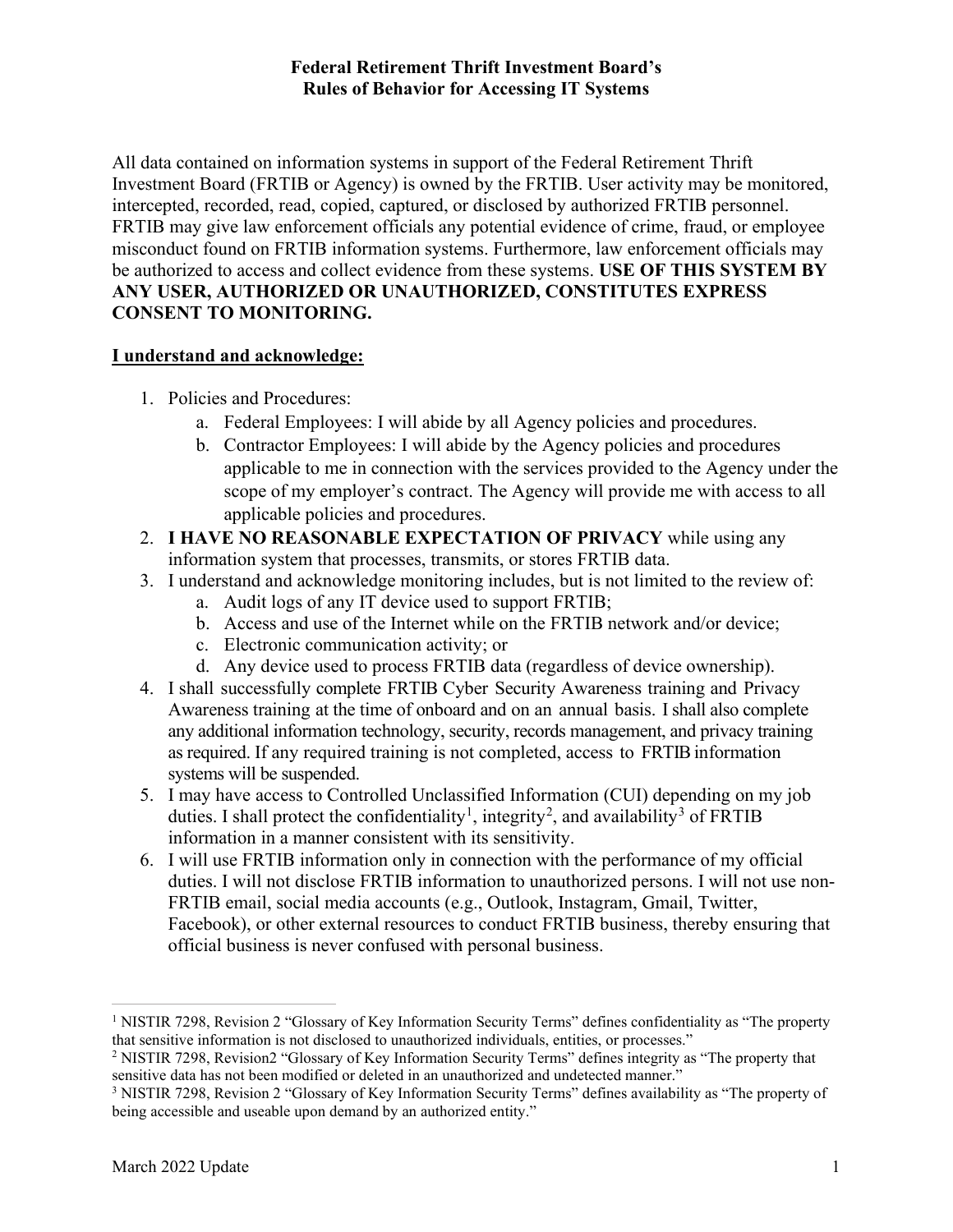- 7. I will use an Agency approved tool to encrypt all CUI including data:
	- a. Downloaded from FRTIB information systems onto a FRTIB authorized portable storage device;
	- b. Downloaded to any FRTIB authorized device; or
	- c. Emailed to any entity external to the FRTIB organization (to non -"TSP.GOV" or "FRTIB.GOV" email address.)
- 8. I will only access CUI when I am authorized to do so. I will only access the minimal amount of CUI needed, and I will delete my copy of CUI data downloaded from FRTIB information systems immediately when its official use is no longer required.
- 9. I will protect my passwords and/or authentication tokens from disclosure and loss at all times. I will utilize the Agency provided password manager and I will never reveal my passwords, write them down, or store them in clear-text. I will not construct my password from obvious personal data (e.g., social security number, telephone numbers, relative's names, pet's name).
- 10. I will only create passwords that are unrelated to any existing password, and I will not reuse a password from any other account, system, website, or application.
- 11. I am accountable for all actions taken under my User ID. I will not allow others to use my User ID and I will not access other users' accounts. I will not attempt to access accounts or data that are not expressly authorized to me.
- 12. When logged on, I will lock my workstation and remove my PIV (Personal Identity Verification) card prior to leaving my workstation. I understand that all activity occurring when the workstation is active is the responsibility of the logged-on user.
- 13. I will not install, use, or reproduce unauthorized or illegally obtained software. Privatelyowned software is prohibited from being used. FRTIB employees and contractors are only permitted to use FRTIB-approved applications and software. Employees and contractors must go through the Service Desk or ServiceNow to request approval and installation of applications and software.
- 14. I shall not connect unauthorized storage devices to FRTIB information systems under any circumstance. Examples include but are not limited to: personal external hard drives, phones, and unauthorized flash/thumb drives.
- 15. I am using a CUI system. I am NEVER authorized to originate, process, and/or store classified information on an unclassified system.
- 16. This agreement shall not nullify or affect in any manner any other confidentiality or nondisclosure agreement which I have executed or may execute with FRTIB.
- 17. I shall never attempt to tamper with, circumvent, or otherwise impede the security of any FRTIB system. I shall never install or utilize any tools designed to assist in doing the same.
- 18. I understand that recording meetings is authorized in very limited circumstances. Only the following types of meetings are permitted to be recorded:
	- a. Meetings used to conduct training;
	- b. All-Hands Meetings; and
	- c. Meetings specifically approved by the relevant Office Director.
- 19. If a meeting will be recorded, I will notify all meeting attendees in advance that the meeting will be recorded. This notification must be included in the meeting invitation and must be noted verbally at the start of the meeting, prior to beginning recording.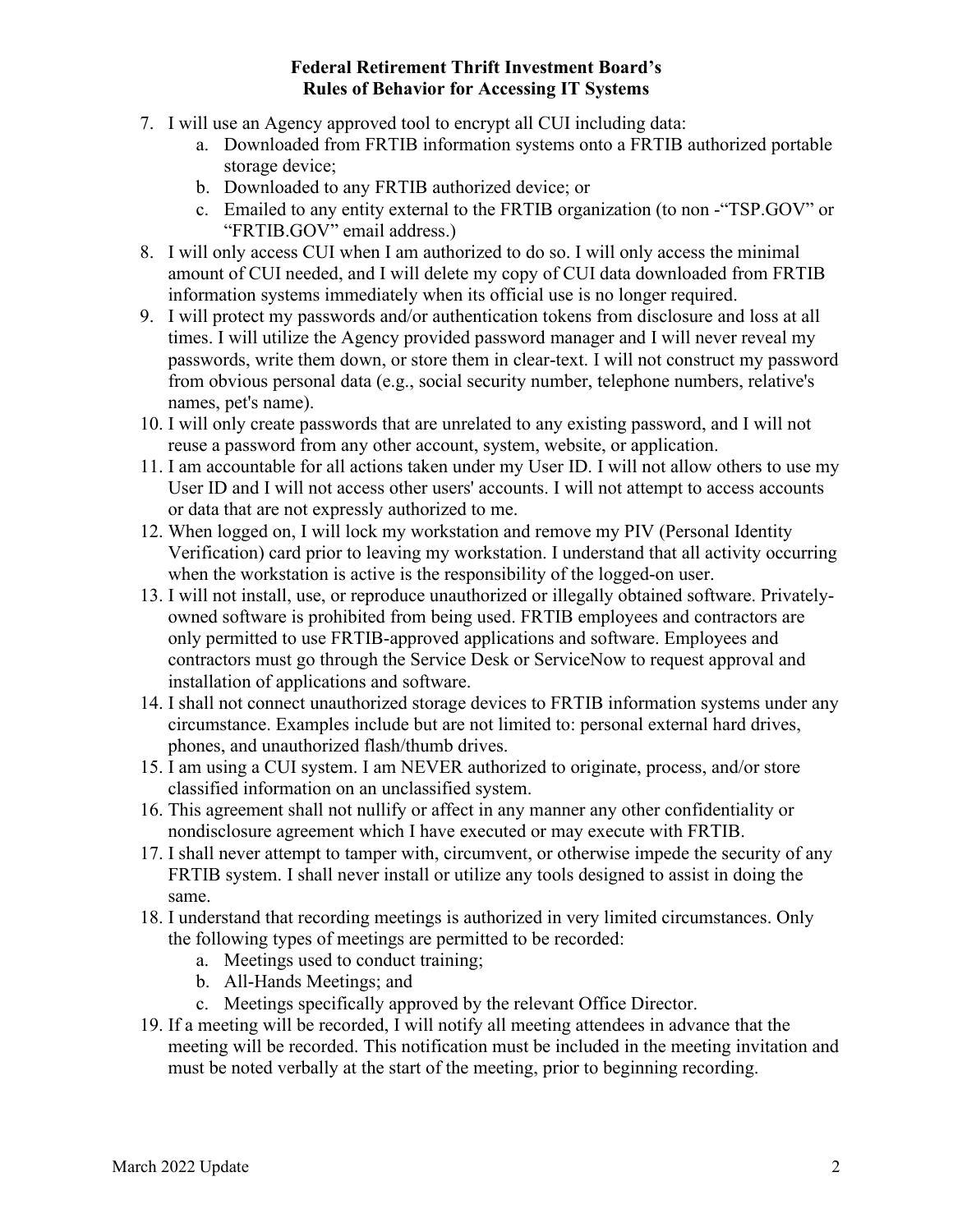- 20. I am not authorized to post organizational data to social media or social networking sites. Only authorized users with content cleared by the Office of External Affairs, the Office of Resource Management, or the Office of Communications and Education may post to social media or social networking sites as required to support the organizational mission. Personal use of social media while on work time or equipment must be limited with minimal cost to the government (see "Limited Personal Use" Policy) and must not interfere with my duties and responsibilities. I must seek approval from the Office of General Counsel prior to using or referencing my formal position when writing in a nonofficial capacity. I will never use my FRTIB e-mail address to register on social networks, blogs, or other online tools utilized for personal use and that any misconduct committed on social media that has a nexus to my position at FRTIB may result in appropriate discipline, up to and including removal from Federal service. As an employee of the Federal Government, when using social medial tools, whether on behalf of FRTIB or on my own time, I am bound by the Standards of Ethical Conduct for Employees of the Executive Branch, 5 C.F.R. Part 2635 and the Hatch Act (5 U.S.C. §§ 7321-7326).
- 21. I will immediately report a potential incident<sup>[4](#page-2-0)</sup>, password compromise, anomaly in system performance, or suspicious activity to IncidentResponse@tsp.gov.
- 22. I shall not take any government-furnished equipment (including, but not limited to an FRTIB-issued laptop or phone) outside the United States or the territories of the United States without prior written approval from the Chief Technology Officer or designee.
- 23. I will never view pornographic or other offensive content on FRTIB furnished equipment and networks.
- 24. I shall promptly report lost, stolen or misplaced Government Furnished Equipment (e.g., laptop, phone, PIV card) to the FRTIB Service Desk, IT Asset Management Team and my supervisor (or Contracting Officer Representative if applicable). Users may be financially liable for lost, stolen or misplaced Government Furnished Equipment<sup>[5](#page-2-1)</sup>.
- 25. All hosts (e.g., laptops, desktops, workstations) that are connected to FRTIB networks must use the most up-to-date software available.
- 26. I will not allow unauthorized individuals to utilize FRTIB devices.
- 27. I understand that sending any information to a personal e-mail address is prohibited except for the following:
	- a. A person's own personnel documents (e.g., SF50, Position Description, PMR, training certificates);
	- b. General information such as insurance sign up, after work events, etc.;
	- c. Publicly available information such as news articles, OMB Memoranda, etc.;
	- d. Travel orders and travel itineraries;
	- e. Teleconference hyperlinks; or
	- f. Other information that has been approved by the user's supervisor or COR. Supervisors and CORs can reach out to OTS ITSMD for guidance.

<span id="page-2-0"></span><sup>4</sup> NISTIR 7298, Revision 2 "Glossary of Key Information Security Terms" defines incident as "An occurrence that actually or potentially jeopardizes the confidentiality, integrity, or availability of an information system or the information the system processes, stores, or transmits or that constitutes a violation or imminent threat of violation of security policies, security procedures, or acceptable use policies."

<span id="page-2-1"></span><sup>5</sup> OTS.501 IT Asset Management Procedures, Section 4.6 Lost and Stolen Assets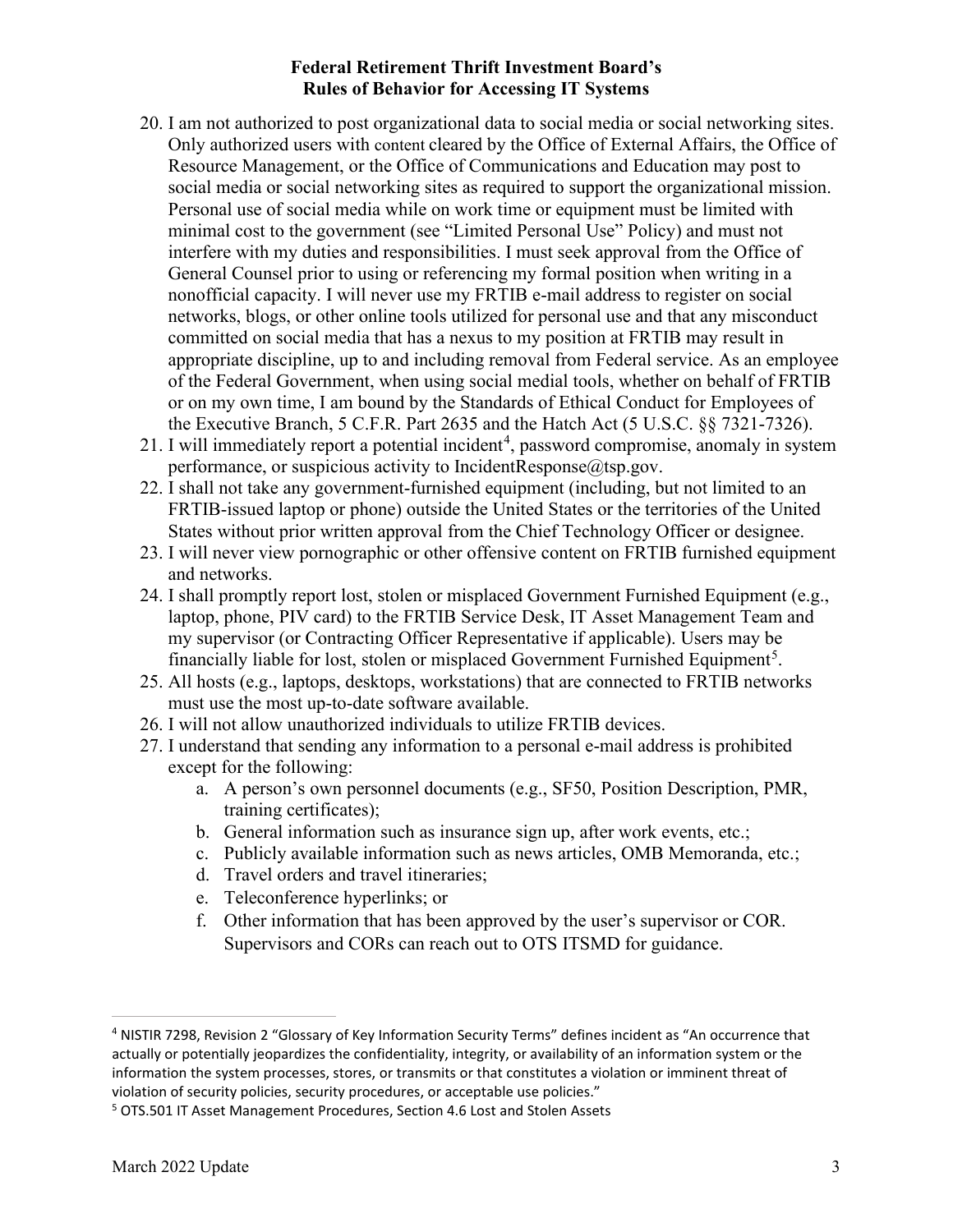#### *Addendum: FRTIB Rules of Behavior for Privileged User Accounts*

*The FRTIB Rules of Behavior for Privileged User Accounts* is an addendum to the FRTIB Rules of Behavior for Accessing IT Systems and provides common rules on the appropriate use of FRTIB information technology resources for FRTIB privileged users, including Federal employees, interns, and contractors. Privileged user account roles have elevated privileges above those in place for general user accounts regardless of account scope (e.g., including both local and domain administrator accounts). Potential compromise of privileged user accounts carries a risk of substantial damage and therefore privileged user accounts require additional safeguards.

All users of privileged accounts must read these rules and sign the accompanying acknowledgement form in addition to the FRTIB Rules of Behavior for Accessing IT Systems before accessing FRTIB information, systems and/or networks in a privileged role.

#### **I understand and acknowledge that as a Privileged User, I shall:**

- 1. Use my privileged user account(s) for official administrative actions only.
- 2. Protect all privileged account credentials (e.g., passwords, tokens) at a security level commensurate with the highest level of data that the privileged account can access on the associated information system.
- 3. Protect the administrative or root-level authentication information at the highest level demanded by the sensitivity of the system.
- 4. Comply with all system/network administrator responsibilities in accordance with IT Security Management policies.
- 5. Use special access privileges only when they are needed to carry out a specific system function that requires elevated privileges on assigned systems.
- 6. Use a non-privileged (i.e., general user) account whenever administrative privileges are not required (e.g., e-mail, web browsing).
- 7. Log on to my non-privileged account and then from that log in to my privileged account to perform actions requiring privileges (to the maximum extent possible). For example, on a UNIX operating system, the user must log in to a non-privileged account before logging in as "root," and on a Microsoft Windows computer, the user must log in to a non-privileged account before performing a privileged function that requires authentication as a privileged user such as installing software as administrator. Where technology allows for just-in-time provisioning of elevated privileges, a single account may be used for non-privileged and privileged functions as defined by documented and approved processes.
- 8. Notify the respective system owner immediately when privileged access is no longer required.
- 9. Use precautionary procedures to protect a privileged account from fraudulent use.
- 10. Watch for signs of inappropriate or illegal (e.g., hacker) activities or other attempts at unauthorized access and report them to the IncidentResponse $@$ tsp.gov immediately upon discovery.
- 11. Read and enforce the system security controls as defined in the system security plan.
- 12. Complete any specialized role-based security or privacy training as required before receiving approval for privileged system access, or refresher trainings thereafter. Failure